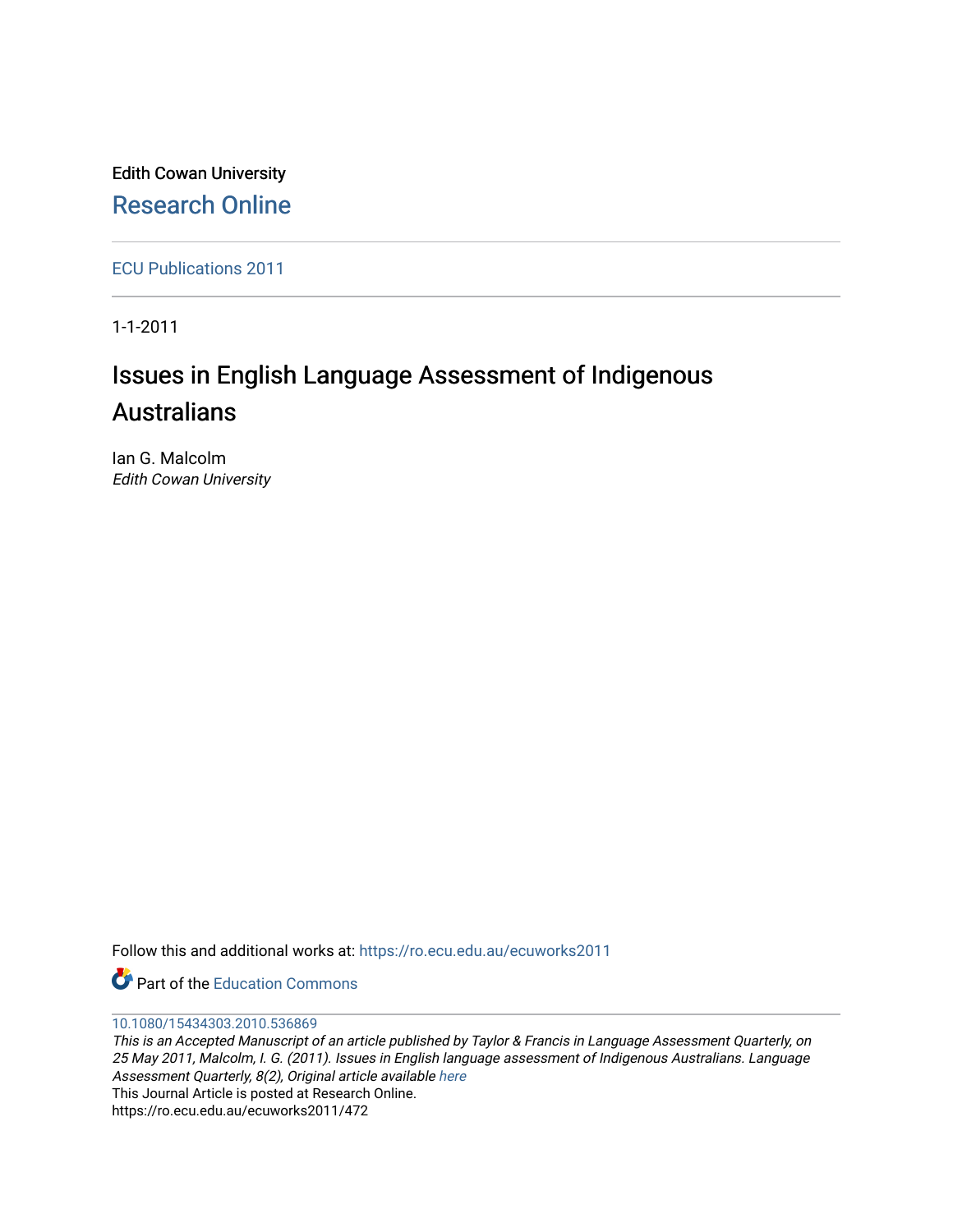### **Issues in English Language Assessment of Indigenous Australians**

## Rationale

It has been suggested that language testing over the past half-century has tended increasingly to develop in directions which fail to acknowledge "differences between test takers" (Paran 2010:2). Where this is the case the distinctive needs of minority learners may be subordinated to the more apparent needs of the majority. In the case of English language instruction and assessment, Indigenous Australian learners are particularly vulnerable, since they constitute, in most cases, a small minority of school populations and they are often incorrectly assumed to be native speakers of standard Australian English. It is the object of this paper to explore the way in which Indigenous speakers of English as a second language, or of standard English as a second dialect, are assessed, and to provide some clarification of the linguistic and social contextual factors which differentiate them from other test takers. No claim is made that the issues being raised here are amenable to a single solution, but the intention is at least to see them being taken seriously into account.

### Background

Educational authorities across Australia have agreed that all students in government and nongovernment schools should be expected to achieve agreed standards in literacy and numeracy and that their achievement should be measured by means of national tests at years 3, 5, 7 and 9. Standards (formerly called benchmarks) have been developed to show the minimum goals which are expected to be reached at each level (MCEETYA 2008:3). State and Territory authorities have collaborated to develop progressively the National Assessment Program Literacy and Numeracy (NAPLAN) and every May all students (with the possible exemption of students severely disabled or with less than one year of experience of learning English) undergo testing. They receive reports which show where they come on the ten band levels and how their performance compares with others in their year.

Confining our attention to literacy – which, in Australia, tends to be equated with standard English literacy – Indigenous students, on the whole have a history of achieving below the levels of nonindigenous students, and even below the level of students whose language background is other than English. This gap in achievement has been reported to be generally greatest in more remote areas and to increase as the grades tested go higher (MYCEETYA 2008:37).

The need for English literacy is widely recognised in Indigenous communities and the stated policy of the Australian educational authorities is to improve Indigenous participation and performance. The gap in achievement, as shown by testing, leads to the raising of a number of issues about Indigenous students as ESL<sup>i</sup> learners. Are their linguistic and cultural characteristics being adequately taken into account? Does their performance reflect on the ways in which they are being taught, or on the way in which they are being tested, or on other factors?

The viewpoint adopted in this paper is that there is no one factor which underlies the ESL/literacy achievement of Indigenous students. Their distinctive linguistic, cultural and political circumstances, and their unique history, require a multi-layered understanding of their performance to be sought. In the face of a pervasive "narrowing" of the curriculum (Brindley 2001; García and Menken 2006) and "reductionist view of language education where all that is taught is what can be easily tested" (Paran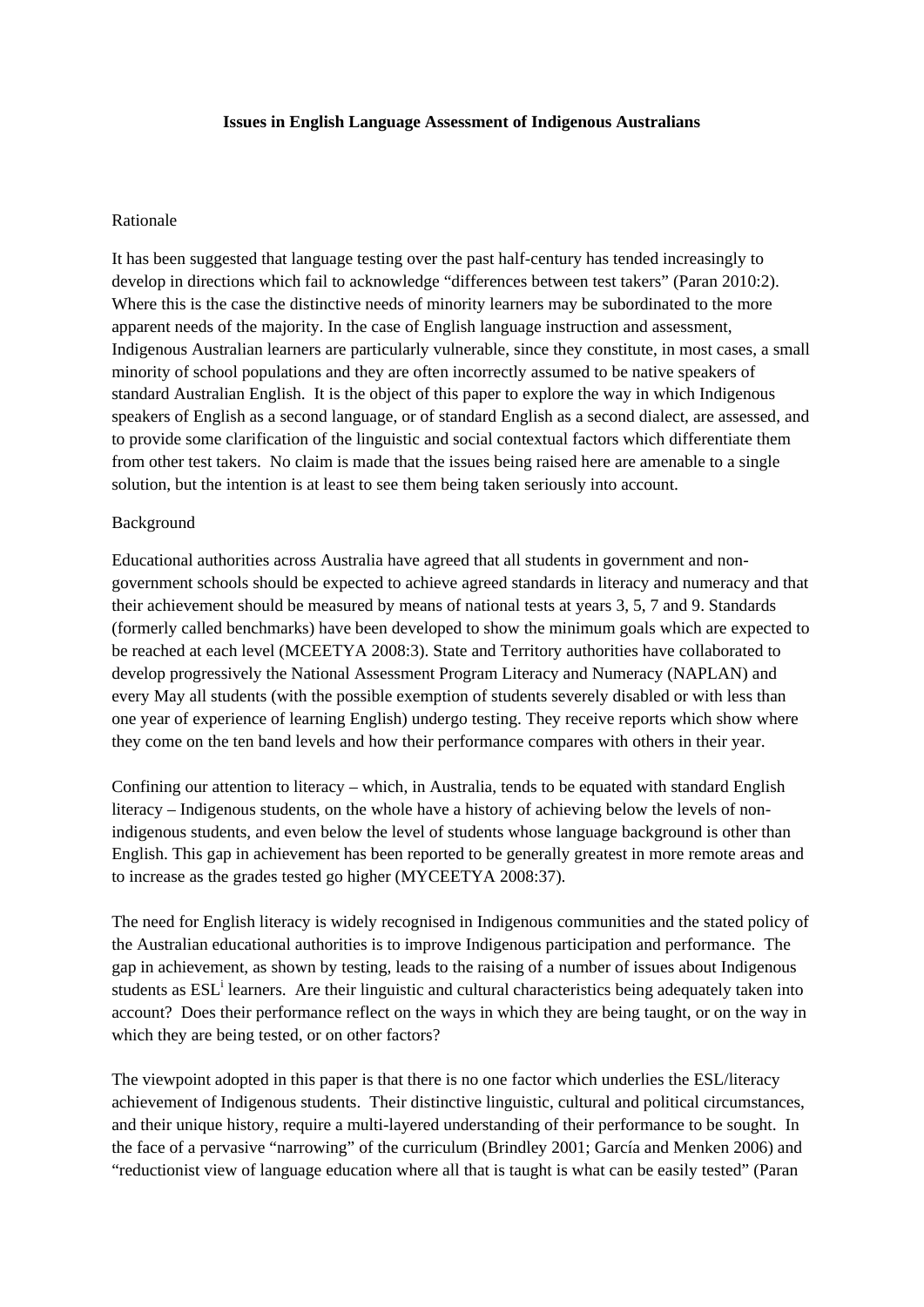2010:4), it is increasingly urgent that an attempt be made to look at what is involved in ESL language and literacy teaching and testing and to uncover some of the levels of meaning that need to be taken into account in understanding Indigenous achievement and, potentially in working towards its improvement.

## **The Testing of English as a Second Language**

The development of proficiency in a second language, or a second dialect (see Siegel 2010) is incremental and multidimensional. It is partly dependent upon conscious learning and partly upon progressive advancement through communicative use. It defies the kind of tidy assessment which is possible in some other learning areas and which is favoured for purposes of accountability. In Australia the need for reliable, comprehensive and accurate means of assessing the proficiency of second language learners, especially ESL learners, has long been recognised. A major advance was the development by David Ingram and Elaine Wylie during the 1970s and 80s of the Australian Second Language Proficiency Rating scale (ASLPR), now called the International Second Language Proficiency Rating (ISLPR) (See Ingram and Wylie 1979/1999). This describes progression in the macro-skills of listening, reading, writing and speaking from zero (level 0) to what it calls native-like proficiency (level 5). Following this, there was extensive work sponsored by the Australian Government and the National Languages and Literacy Institute of Australia (See McKay, 1994) to develop ESL Bandscales from junior primary (K-3) through to secondary school level to help teachers to map and report the progress of their students in the macro-skills and to relate it to cycles of teaching activity. Many ESL educators working with Indigenous students have built on this foundation, providing, for example, for shared learning, scaffolding support, observation sheets, assessment folios (e.g. Murray 1995), assessment criteria sheets, focused analysis and student selfand peer-assessment (e.g. Richards 1994). There have also been initiatives at adapting the Bandscales to make them more specific to the learning situation of Indigenous students (Turnbull 1999; Buist et al 2002).

More recently the situation has changed, partly in response to worldwide trends as illustrated in the United States by the impact of the No Child Left Behind Act of 2001, which "makes clear that states, districts, schools, and teachers must hold the same high standards for ELL [English language learner] students as for all other students and that educators must be accountable for assuring that all students, including ELL students, meet high expectations" (Wolf, et al 2008:1). In the US, there has been a growing demand for high stakes, standardized proficiency testing and, despite some "accommodations" to the needs of second language learners, concerns have been raised with respect to ESL speakers as to the reliability and validity of the tests in use (Butler and Stevens 2001:410) and their ability to properly distinguish between everyday English and English used in academic settings, to address all macro-skills and to measure progress towards proficiency (Wolf, et al 2008:22). García and Menken (2006:174) have discussed the effect of English language assessment "for accountability purposes" on linguistic minorities, in particular, Latinos, whose dialect of English is non-standard. They comment (p. 175):

On the one hand, we have raised our expectations and made school systems accountable for language minority students, but on the other hand, we have failed to develop fair assessments that can distinguish what students know from the way in which English is used by plurilingual students.

According to Oller and associates (2000) testing in standard English misrepresents the abilities of minority students, in that "[t]oo many minority language users are seen as disordered and too few as gifted". This they relate to the underlying language dependence of both verbal and non-verbal intelligence tests, and the influence they have had on testing more generally. Gould (2008) has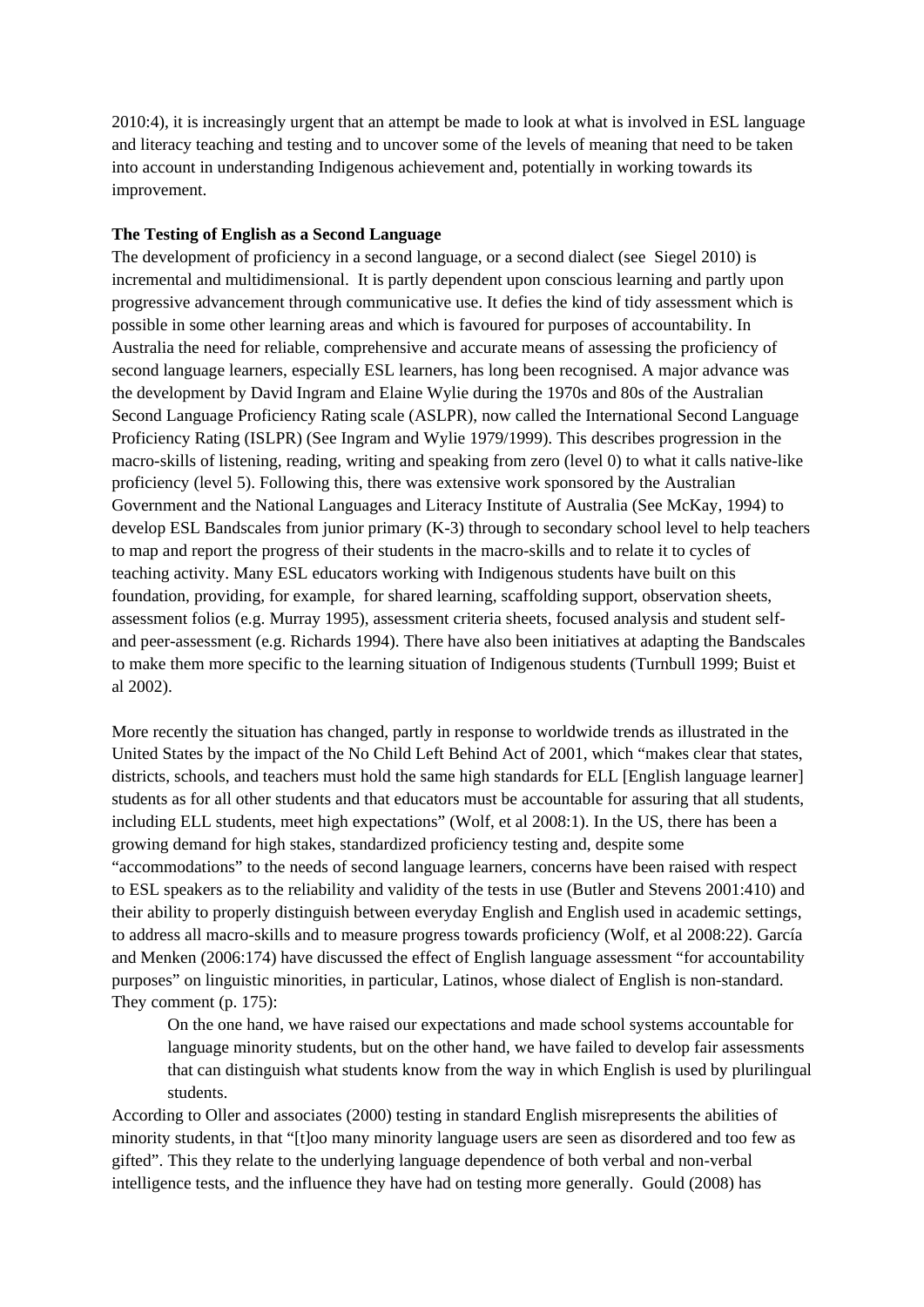recently documented the discrepancy, in the testing of Aboriginal students, between the results of standardized tests designed for standard English speakers and the use of "culturally and linguistically appropriate non-standardised language assessments" (p. 195), with the use of the former resulting in "an over-diagnosis of communication disorders among Australian Indigenous children" (p. 197). Brindley (2001) has expressed a number of concerns about the national literacy benchmark testing in Australia, including its washback effect on curriculum which caused it to be oriented to testing rather than learning.

Many of the problems of language testing considered thus far relate to all students of minority language or dialect background. The matter becomes increasingly complex as we proceed to a consideration of a number of contextual factors affecting Indigenous students.

# **The Historical Context**

Over the period of contact, Australians of non-indigenous origin have sought to come to terms with Indigenous Australians in ever-changing ways, drawing on various strands of thinking in social theory. It would be over-simplistic to suggest that all non-indigenous Australians have followed the same trends of thought; however, public policy to some extent shows how Indigenous people were being positioned by the majority, on the basis of ever-changing legitimating ideologies, leading to a claim that Indigenous education has been a process of "internal colonialism" (Welsh 1988). Beresford (2003:28) writes:

The dominant motive of colonisers was to socialise the colonised into an acceptance of an inferior status. Education was a major tool in this process as school became a mechanism to limit access to learning, to prescribe future lowly occupational status and to transmit white cultural values.

The deficit view of Indigenous Australians (AESOC 2006:16) initially led to no state provision being made for their educational needs (See, e.g. Mounsey 1979). Their vernaculars were, at worst, treated as if they did not exist (Siegel 2006:40) and the English they learned was an unacceptable English (Lo Bianco and Freebody 2001:40).

A more paternalistic concern for Indigenous Australians pervaded the 1880s-1930s, with the enactment of Aborigines Protection Acts and the appointment of white "protectors" of Aborigines. During this period, protection often meant removal from parents (Welsh 1988) or from schools (Mounsey 1979:397 ; Beresford 2003b:45).

From the 1930s to the 1960s, under ongoing pessimistic assumptions about the possibility of an enduring Indigenous culture in Australia, it was expected that Indigenous Australians, like "new" Australians coming from overseas, would assimilate into the mainstream culture (Beresford 2003b:51). In education, assimilation meant "subsuming Indigenous literacy needs under those of the mainstream" (Lo Bianco and Freebody 2001:viii). The culturally confronting nature of assimilation led in many cases to non-acquisition of literacy as an act of resistance (Malcolm 1999; AESOC 2006:17).

By the 1970s the term "integration" was coming to replace "assimilation," with its assumption of deference (at least token deference, Welsh 1988) to non-mainstream cultures. According to Beresford (2003b:64) "[t]he 1970s were the first era of reform in Indigenous education." International developments in sociolinguistics were supporting the view of minority languages and dialects as being "different," not "deficient." Yet recognition of linguistic difference did not always lead to appropriate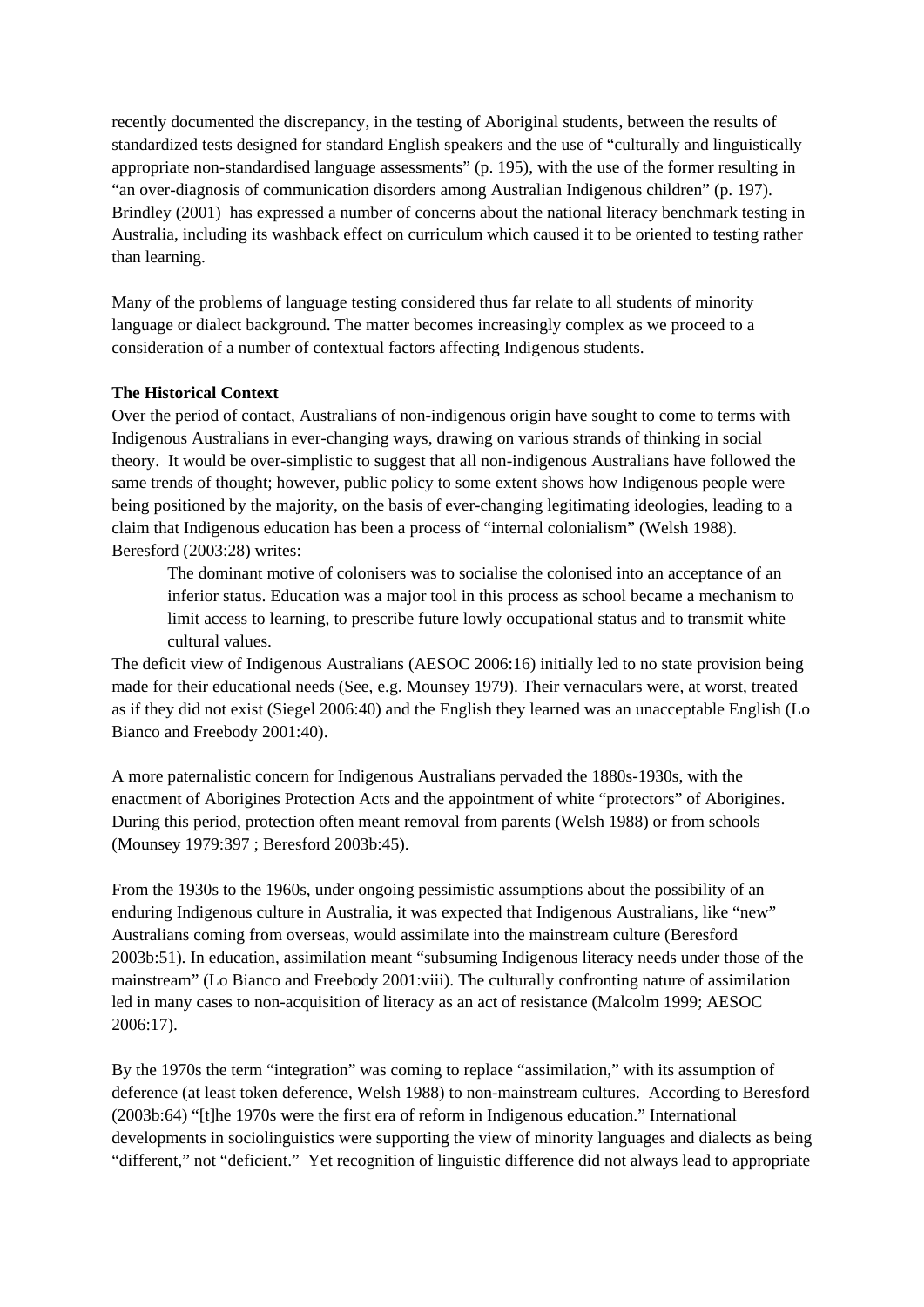educational provision. As Indigenous educator Martin Nakata (2003) has observed, "difference" can be used as an excuse for fatalism with respect to Indigenous learners.

In the 1980s the public discourse of multiculturalism included a growing advocacy for the proper recognition of the need for provision for people not within the linguistic mainstream. However the linguistic situation of Indigenous Australians, as speakers of Australian-originating languages and contact varieties, means that their needs are distinct from those of immigrant groups, and Indigenous people were not always satisfied that this was recognised.

Since the 1990s there have been increasing calls for Indigenous students' learning outcomes in English and literacy to be brought more into line with those of non-Indigenous students, and current instruments of policy at the national level are a national curriculum and a national testing system.

Over the years, the positioning of Indigenous people by the majority has led to a succession of often mutually contradictory educational prescriptions. It is understandable that Indigenous people are both confused and frustrated at the ever-changing ways in which their perceived problems are being diagnosed and the ever-changing educational solutions which are being proposed from nonindigenous sources.

# **The Linguistic Context**

Standard English is but one element in the linguistic repertoire of most Indigenous people, yet Indigenous people's entire linguistic competence is often judged on how well they use standard English. Thus, the Indigenous student's bilingual and/or bidialectal competence and multiliteracies are effectively treated as of no account when "English" (i.e. standard English) or "literacy" (i.e. standard English literacy) are being assessed. This practice, as Nero (2005:205) has pointed out, prevails in many other settings, where multicompetent language users from minority groups are assessed linguistically only on their competence in standard English, their second language.

Three elements of the Indigenous linguistic repertoire need to be considered in relation to their learning and assessment in standard Australian English: languages, contact varieties and registers. Multilingualism and linguistic diversity characterised pre-contact Australia. Among a population of, perhaps, 300,000, there were upwards of 250 languages and many more dialects. Still, today, where Indigenous languages are spoken, it is often in a context of multilingualism. Where Indigenous people today are learning ESL, they are doing so on a linguistic foundation laid down by another language which contrasts with English phonologically, grammatically and lexically. The fact that students in remote areas where Indigenous languages are strongest are among those scoring at the lower end on the English literacy assessments is at least partly a reflection of the language distance between their languages and English.

Many Indigenous Australians speak a language which is the result of language contact: either Torres Strait Creole, Kriol or Aboriginal English. Contact languages are the long-term result of communication between speakers of different languages. Such communication typically begins with a pidgin developing, based on the language of the more powerful group (in our case, English). When children grow up speaking such a pidgin it develops into a fully elaborated language, a creole. Aboriginal English has ancestry in the varieties of English first brought to Australia, as well as in New South Wales Pidgin and other pidgins and creoles. It is intercomprehensible with Australian English, but, having been passed down through the generations in indigenous contexts, it is distinctively indigenous in many of its features and, especially, in its conceptual base, even when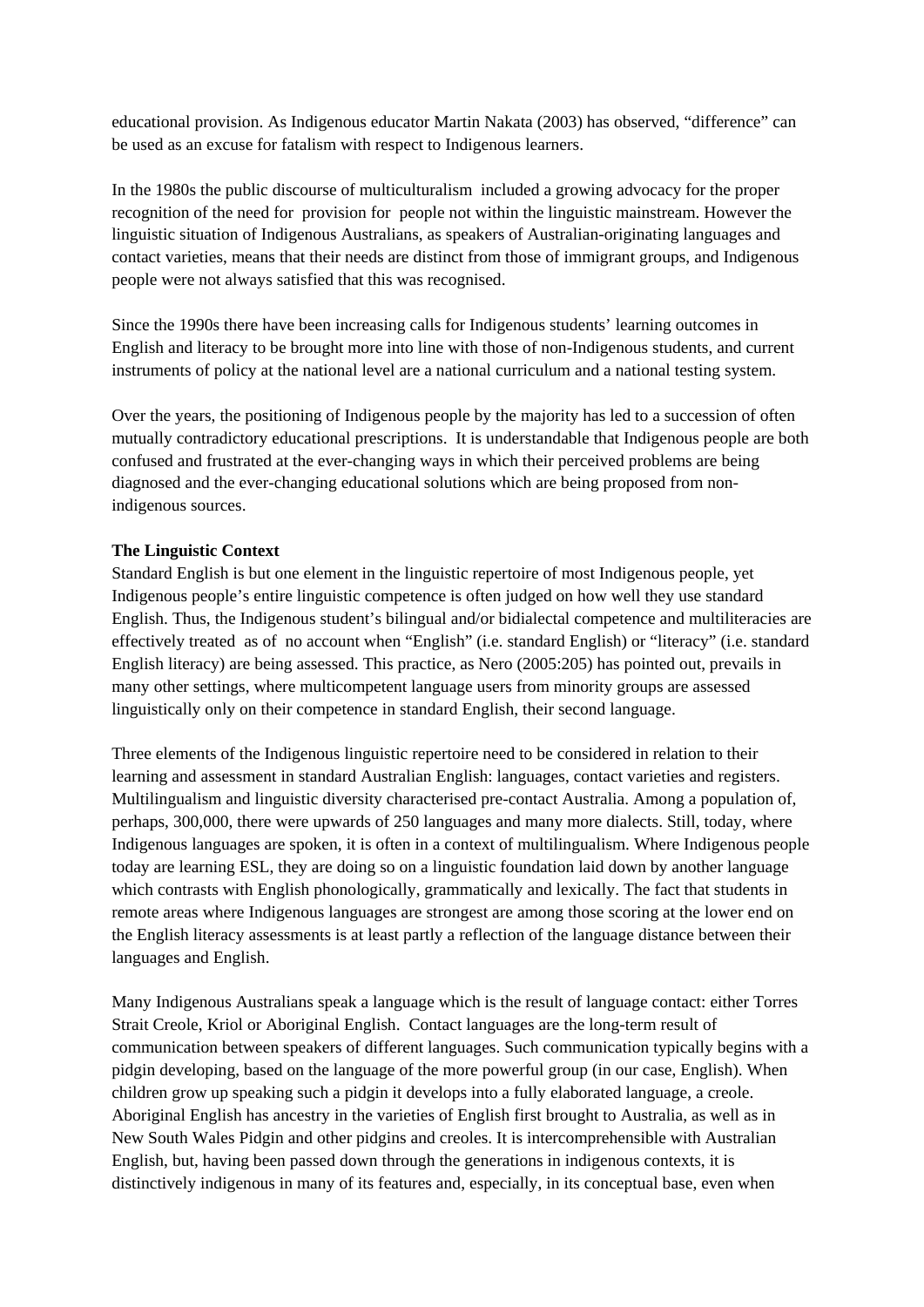spoken in urban contexts. Speakers of Aboriginal English and creoles are often mistakenly assumed to be able to learn, and learn through, Australian English without the support of a bidialectal or bilingual programme. Their problems increase when standard Australian English is put in an oppositional relationship to the form they speak (AESOC 2006:17).

The third area relevant to the linguistic context in which Indigenous students learn English as a second language is register. Registers are use-determined varieties of the language. Because many Indigenous speakers have not shared the same life settings as non-indigenous people, their English may not include registers which are a normal part of life for non-indigenous Australians. Research based at the Koori Centre at the University of Sydney has shown how substantial is the "translation" problem experienced by Aboriginal English speakers undergoing education in standard English (Williams, Gelonesi and Gow 1996).

The linguistic context from which Indigenous people come is inadequately understood in the wider community. Since it is the foundational knowledge on which any further language education (and associated language testing) is built (MCEETYA 1995:53), there is justification for calls that have been made for language awareness programmes for both teachers and learners (Groome and Hamilton, 1995; Haig et al 2005; Lo Bianco and Freebody 2001), and, I would add, for English language and literacy testers.

## **The Cultural Context**

It is well known that cultural as well as linguistic variables affect students' performance on assessments (Wolf 2008:30). In studying assessments in multicultural settings, Luykx et al (2007:900) observed that:

[a]lthough mainstream children are also subject to cultural influences, the linguistic and cultural knowledge that mediates their academic performance is more likely to parallel that which guides the actions and interpretations of teachers, researchers and test developers. Thus, the tacit knowledge of mainstream children is more likely to facilitate their performance than to interfere with it.

They distinguish cultural influences, i.e., "practices, norms, and beliefs characteristic of students' home environments" (p. 910) from "languacultual influences" (Agar 1994), i.e., "academic genres, textual and graphic conventions around the visual organization of content, and culturally specific ways of framing responses" (p. 911). It is necessary to recognise, as Macken and Rothery (1991:4) have expressed it, that texts are "socio-cultural constructs."

Lo Bianco and Freebody (2001:40) have observed that:

[l]iteracy education for Aboriginal peoples has a regrettable history [of] cultural bias and deficit images, of remedial and inappropriate developmental approaches and assessment models in education resulting in damaging educational and social outcomes from schooling for indigenous people.

Such an outcome has been despite frequent calls for the educational practices employed with Indigenous students to be supportive of Indigenous cultural identity (DEET 1988:2), to recognise community objectives (DEET 1994:6) and to be culturally affirming (MCEETYA 1995:53). The problem is that, to use Nero's term (2005:202), Indigenous people have a "multiply-positioned identity." On the one hand they are the custodians of their traditional culture, and on the other they recognise the need to share in the benefits of western education. Some, like Martin Nakata (2003), are opposed to Indigenous people being treated as "different" in the education system; others, like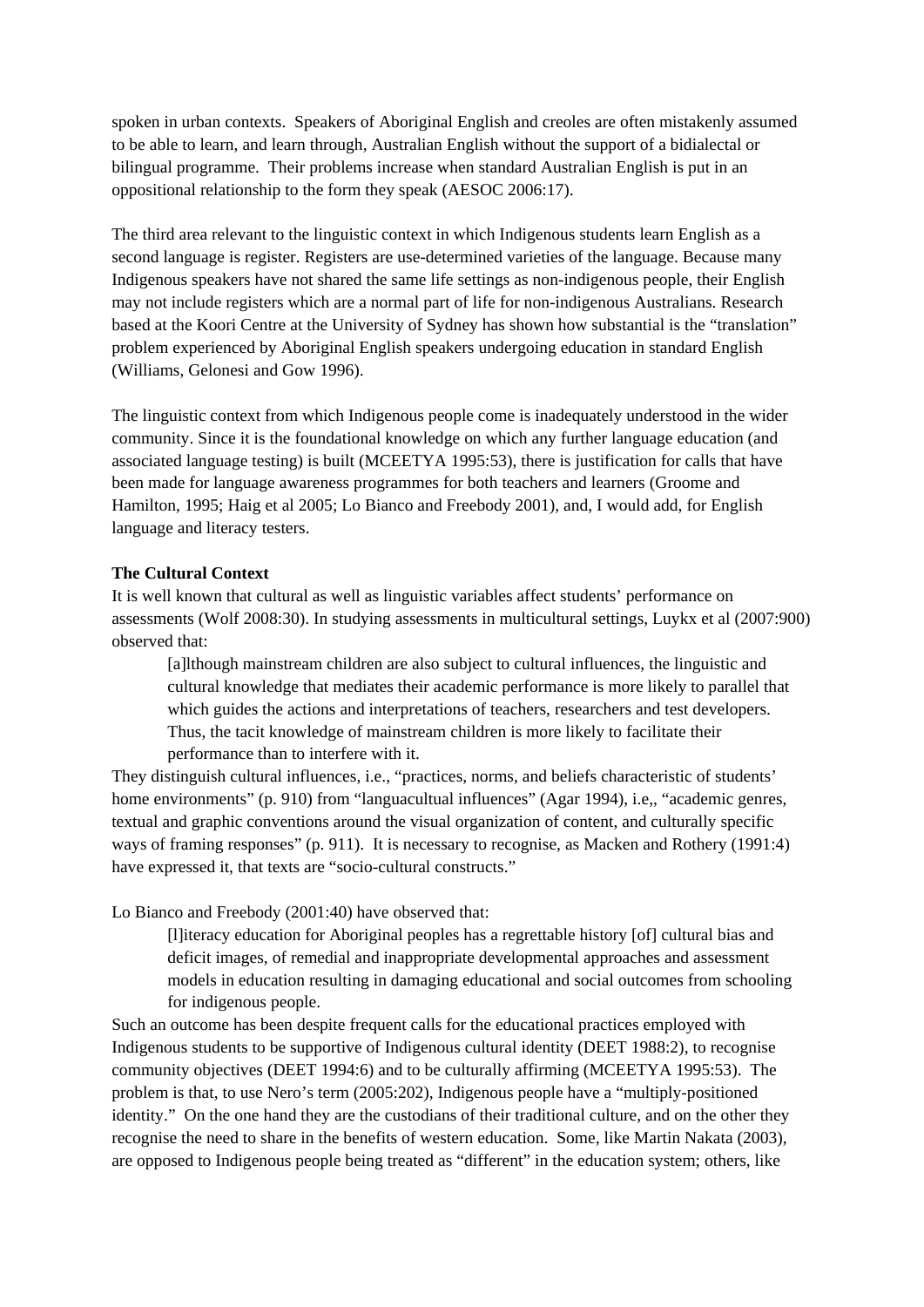Garlett and Roberts (1987), have argued for recognition of their difference through bicultural education. Education that is bilingual/bicultural, or two-way, has generally been supported in educational planning (DEET 1988:46; DEET1989:9; Lee 1993) but (as recent experience in the Northern Territory has shown) not consistently maintained in practice (See, e.g. Simpson, Caffery and McConvell 2009).

## **The Socio-political Context**

Assessment and politics have been described by Brindley (2001:394) as "colliding worlds." While the receivers of language and literacy education have their diverse needs and objectives, the government providers are constantly under pressure from mainstream and global forces to unify outcomes and demonstrate equity (often perceived as equal treatment). Typically, linguistic homogenization is perceived by governments to be in their interests (Hussein 2008). According to Lo Bianco and Freebody (2001:viii):

[a] comprehensive series of measures is needed...to ensure that the distinctive English language and literacy needs of children and adults of immigrant or indigenous background who speak languages other than English are addressed in their own right and not subsumed under mother tongue English literacy provisions.

The effect of homogenizing tendencies in language policy and practice is to give Indigenous students the sense that they do not belong in schools (Garlett and Roberts 1987) and to alienate them from the education system (Massey 1979). In many indigenous communities, in Australia and elsewhere, there is ambivalence towards education in standard English - cited as the "push-pull phenomenon" (Nero, 2006, citing Smitherman). There are currents of support and cross-currents of opposition. Thus, although Indigenous language maintenance is a priority within Indigenous communities, there is also, in some places, opposition to the use of the vernacular (rather than exclusive use of standard English) in schools, even by those who use it in the home (MCEETYA 1995:53-54; Lo Bianco and Freebody 2001:40; cf. Nero 2000:505). The Aboriginal and Torres Strait Islander *Education Action Plan* 2010- 2014 attempts to balance these interests by advocating action to close the gap between Indigenous and non-indigenous progression towards proficiency in standard English reading and writing and in numeracy, while ensuring that assessment is linguistically and culturally appropriate. To achieve this the Plan recognises the need to increase the number of Indigenous teachers, principals and education workers and to carry out targeted development in focus schools(MCEECDYA 2010) .

## **The Educational Context**

There is no educational consensus to inform the teaching of ESL to Indigenous students: some favour home language support, while others are wary of it (Malcolm 2003); despite research findings supporting the social and psychological benefits of bilingual education (Lee 1993) it remains a contested area, especially on the grounds that standard English should be the educational priority; despite the capacity of anthropology to enhance the understanding of Indigenous culture, there are Indigenous sources of opposition to its application in educational contexts on grounds of the ways in which it potentially disempowers Indigenous people (Nakata 2003); despite a growing body of support from linguistic research for bidialectal approaches (Malcolm and Königsberg 2007), there is also support for particular approaches to scaffolding in standard English which Leitner (2004) describes as "diametrically opposed" to them; some favour different outcomes for Indigenous students, while others favour the same outcomes as for all students (DEET 1994:32); some would incorporate the teaching of Indigenous culture into ESL (Nicholson et al 1997), while others favour exclusive focus on the genres of standard English (Gray 1990). Wherever educational assumptions differ in this way, there are implications relating to what kind/s of language should be assessed, in what way, in what community contexts, with what intended consequences.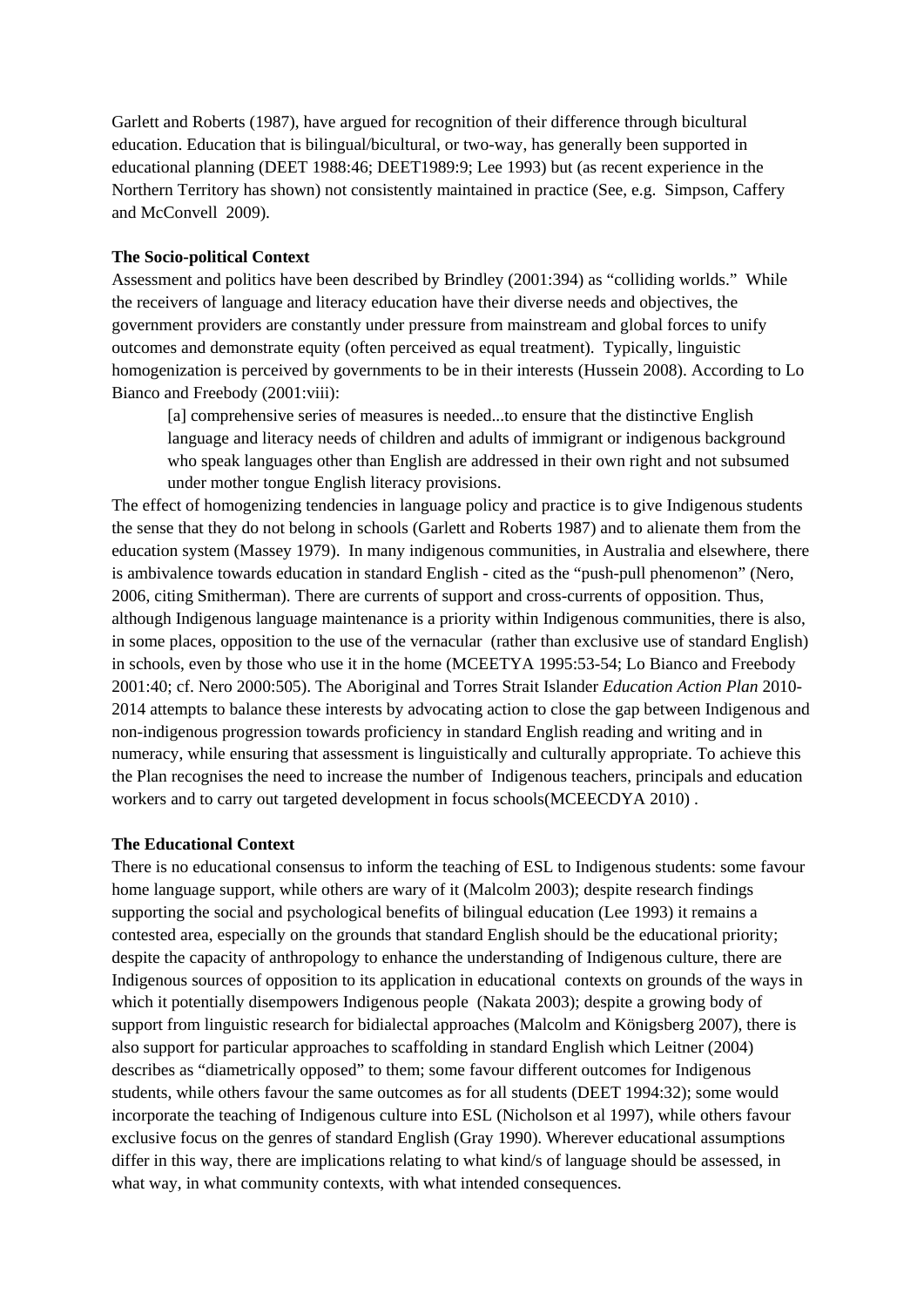### **Conclusion**

Assessing ESL (or ESD) with Indigenous students is rendered complex by the operation of opposing forces at many levels. However, this is no excuse for many of the anomalies in present practice. It is hard to excuse the effective misrepresentation of the Indigenous students' language state (in the interests of convenience of assessment, but in denial of stated policy) as non-ESL and non-ESD<sup>ii</sup>, and the making of unilateral inferences about Indigenous students' ability on the basis of performance on a dialect and register they do not customarily use. It is hard to accept the need to alienate Indigenous learners in educational settings to serve the purposes of a putative Australian linguistic and cultural homogeneity which is less demanding on the public purse than a 'two-way' approach - practices, regrettably, which may be paralleled in contexts beyond Australia (Nero 2006; Hussein 2008; García and Menken 2006; see also Gould 2008:199). It is possible to ensure that testing is framed at least as much for learning as for accountability, and to approach ESL assessment on a basis of recognition, rather than avoidance, of the actual facts of the Indigenous learner's situation.

Although the object of this paper has been to draw attention to perceived shortcomings in existing practice, this is not the whole story. It is possible, as Gould (2008:201-211) has demonstrated, to develop more contextually realistic approaches in which test bias against Indigenous students is reduced by translating test language into the language of the Indigenous learner, using interpreters in administering tests, identifying and replacing biased test items and, where necessary, abandoning standardized language assessment in favour of "alternative assessment methodology" based on language sampling. Where ESL bandscales or progress maps are being used to follow the path of students' learning they can be adjusted to show the distinctive developmental patterns of learners of standard English as a second dialect, as has been done by Turnbull (1999) and Buist et al (2002) in northern Australian contexts.

In short, there are alternatives to assessing minority students as if they are mother tongue standard English speakers, but a great deal more needs to be done to explore them: if we are assessing the language skills of people with a diversified linguistic repertoire, we should do just that, fairly assessing their communicative repertoire rather than assessing them as if their only communicative medium is standard English, and if we are evaluating the way in which Indigenous students are taught standard English, we should do just that, and not use assessments that subordinate the educational means to the ends (outcomes) we are seeking to achieve. To diminish attention to the cultural, linguistic, historical, socio-political and educational context of the lives of the people we are testing is to diminish the significance of any results we may achieve.

#### **References**

AESOC Senior Officials Working Party on Indigenous Education (2006) *Australian Directions in Indigenous Education 2005-2008*. Carlton South, Vic.: Ministerial Council on Education, Employment, Training and Youth Affairs.

Agar, M. (1994). *Language Shock: Understanding the Culture of Conversation*. New York: William Morrow.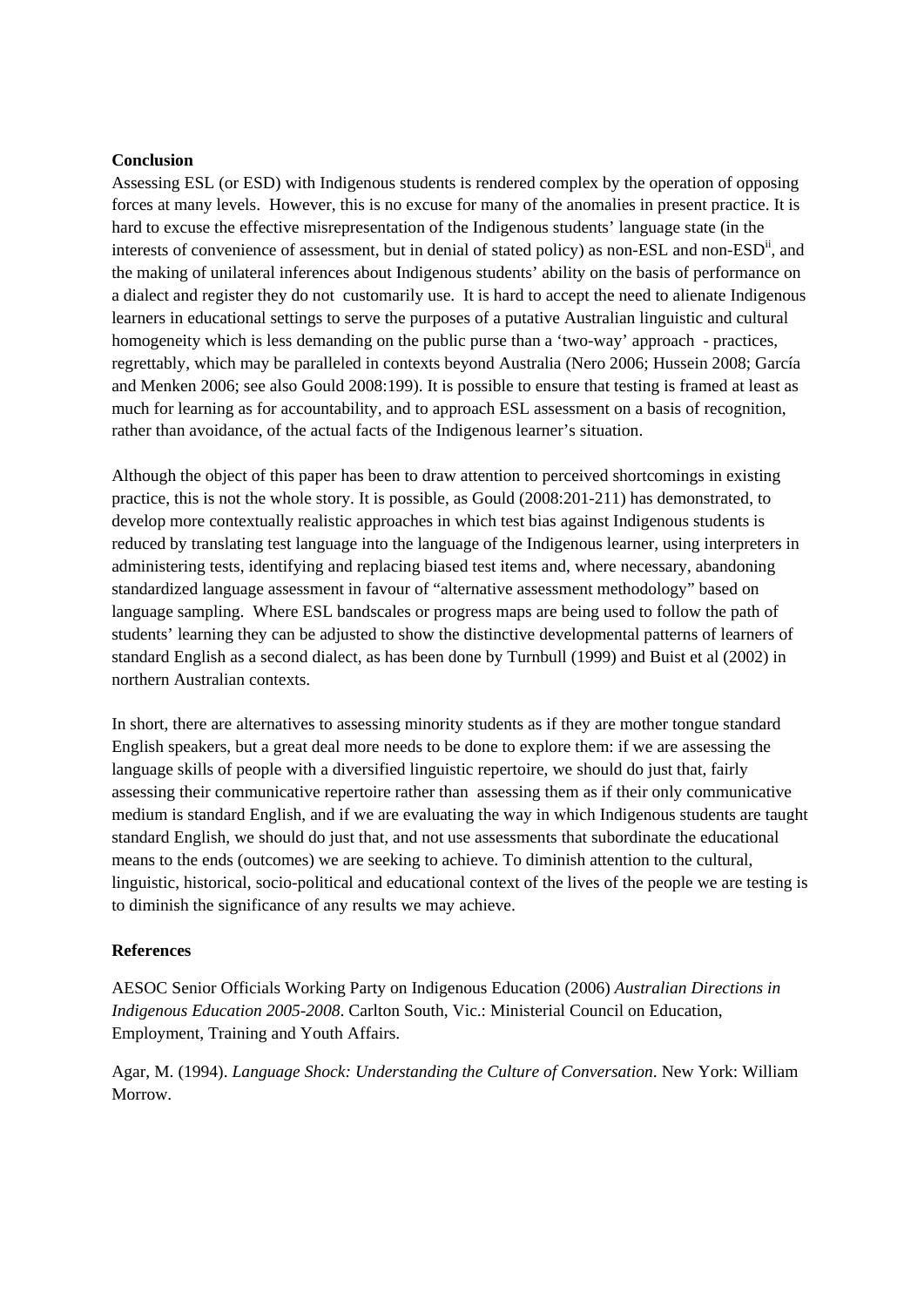Beresford, Q. (2003a) "The context of Aboriginal education." In Q. Beresford & G. Partington (eds.) *Reform and Resistance in Aboriginal Education.* (pp. 10-40). Crawley: University of Western Australia Press.

Beresford, Q. (2003b) "Separate and unequal: An outline of Aboriginal education 1900-1990s." In Q. Beresford & G. Partington (eds.) *Reform and Resistance in Aboriginal Education.* (pp. 41-68). Crawley: University of Western Australia Press.

Buist, J., Monamy, R., Richardson, H., Dawson, L, Aitken, B., Evans, J., Alden, L., Munckton, S., Truman, T., Shillinglaw, D., Read, P., Metcalf, P., Webb-Smith, R. Entwistle, D. and Conrad, M (2002). *Kimberley Bandscales for Aboriginal ESL/D Students*. Broome: Kimberley District Education Office. (CD Rom).

Bullivant, B.M. (1995). Ideological influences on linguistic and cultural empowerment: an Australian example (pp. 161-186), in James W. Tollefson (ed.) *Power and Inequality in Education*. Cambridge: Cambridge University Press.

Butler, F. A. & Stevens, R. (2001) Standardized assessment of the content knowledge of English language learners K-12: current trends and old dilemmas. *Language Testing* 18(4), 409-427.

Department of Employment, Education and Training (DEET) (1988) *Report of the Aboriginal Education Task Force.* Canberra: Australian Government Publishing Service.

Department of Employment, Education and Training (DEET) (1989) *National Aboriginal and Torres Strait Islander Education Policy. Joint Policy Statement.* Canberra: Australian Government Publishing Service.

Department of Employment, Education and Training (DEET) (1994) *National Review of Education for Aboriginal and Torres Strait Islander Peoples. Summary and Recommendations.* Canberra: Australian Government Publishing Service.

García, O. & Menken, K. (2006). The English of Latinos from a plurilingual transcultural angle: implications for assessment and schools. In S.J.Nero (ed.) *Dialects, Englishes, Creoles and Education*  (pp. 167-183). Mahwah, N.J.: Lawrence Erlbaum.

Garlett, R. & Roberts, P. (1987) *Report of the Western Australian Aboriginal Education Consultative Group Research into Secondary Education.* Perth: WAAECG.

Gould, J. (2008). Language difference or language disorder: discourse sampling in speech pathology assessments for Indigenous children. In J. Simpson & G. Wigglesworth (eds.) *Children's Language and Multilingualism: Indigenous Language Use at Home and School.* (pp. 194-215). London: Continuum.

Gray, B. (1990). Natural language learning in Aboriginal classrooms: reflections on teaching and learning style for empowerment in English. In C. Walton and W. Eggington (eds.) *Language: Maintenance, Power and Education in Australian Aboriginal Contexts.* (pp. 105-139). Darwin: NTU Press.

Groome, H. & Hamilton, A. (1995) *Meeting the Educational Needs of Aboriginal Adolescents*. Commissioned Report No. 35. National Board of Employment, Education and Training. Canberra: Australian Government Publishing Service.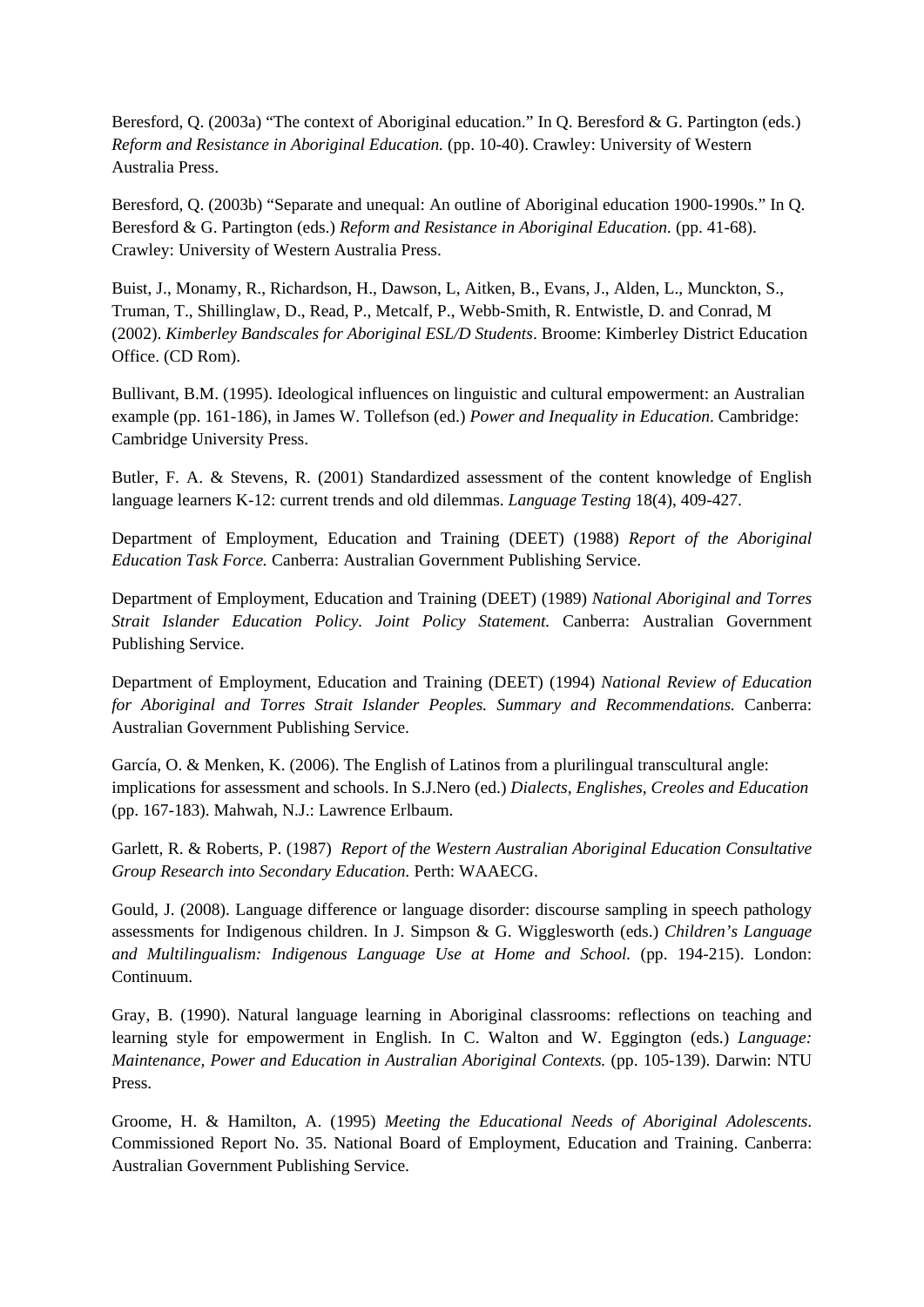Haig, Y., Konigsberg, P. and Collard, G. (2005) Teaching Students who Speak Aboriginal English. *Pen 150*. Marrickville: Primary English teaching Association.

Hussein, J. W. (2008) "The politics of language, power and pedagogy in Ethiopia: addressing the past and present conditions of the Oromo language." *Australian Journal of Linguistics* 28 (1):31-57.

Ingram, D.E. and Wylie, E. (1979/1999). *The International Second Language Proficiency Ratings*. Nathan, Qld: Centre for Applied Linguistics and Languages.

Lee, P. (1993). *Bilingual Education in Remote Aboriginal Schools: Developing First and Second Language Proficiency*. Broome: Catholic Education Office Kimberley Region.

Leitner, G. (2004) *Australia's Many Voices: Ethnic Englishes, Indigenous and Migrant Languages. Policy and Education.* Berlin: Mouton de Gruyter.

Lo Bianco, J. & Freebody, P. (2001). *Australian Literacies: Informing National Policy on Literacy Education.* Melbourne: Language Australia.

Luykx, A., Lee, O., Mahotiere, M., Lester, B., Hart, J. & Deaktor, R. (2007) Cultural and home language influences on children's responses to science assessments. *Teachers College Record* 109(4),897-926.

Macken, M. R. & Rothery, J. (1991) *Developing Critical Literacy through Systemic Functional Linguistics: A Model for Literacy in Subject Learning.* Erskineville, NSW: NSW Department of School Education.

Malcolm, I.G. (1999). "Writing as an intercultural process." In C.N.Candlin & K.Hyland (eds.) *Writing: Texts, Processes and Practices.* (pp. 122-141). London: Longman.

Malcolm, I. (2003) English language and literacy development and home language support: connections and directions in working with Indigenous students. *TESOL in Context*, 13(1), 5-18.

Malcolm, I. G. & Königsberg, P. (2007) Bridging the language gap in education. In G. Leitner and I. G. Malcolm (eds.) *The Habitat of Australia's Aboriginal Languages: Past, Present and Future*. (pp. 267-297). Berlin: Mouton.

McKay, P. (1994). *ESL Development: Language and Literacy in Schools. Volume 1: Teacher's Manual.* 2<sup>nd</sup> edition. Canberra: The National Languages and Literacy Institute of Australia and the Department of Employment, Education and Training.

Massey, D. (ed.) (1979). *Aboriginal Statements on Education*. St Lucia: Schonell Educational Research Centre, University of Queensland.

Ministerial Council for Education, Early Childhood Development and Youth Affairs (MCEECDYA) (2010) *Aboriginal and Torres Strait islander Education Action Plan 2010-2014.* Canberra: Australian Government Publishing Service.

Ministerial Council on Education, Employment, Training and Youth Affairs (MCEETYA) (1995) *A National Strategy for the Education of Aboriginal and Torres Strait Islander Peoples 1996-2002*. Canberra: Australian Government Publishing Service.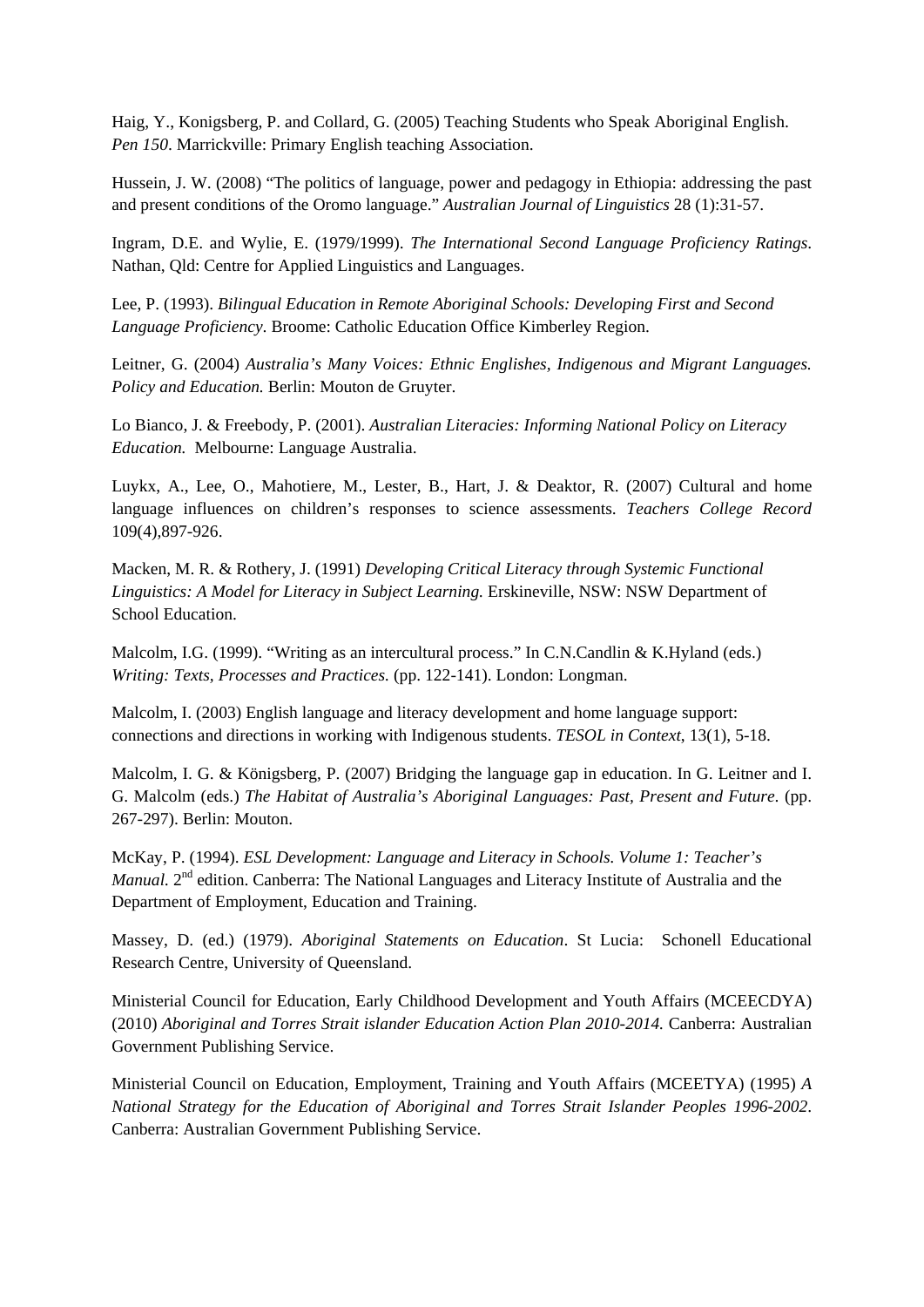Ministerial Council on Education, Employment, Training and Youth Affairs (MCEETYA) (2008) *2007 National Report on Schooling in Australia Preliminary Paper: National Benchmark Results Reading, Writing and Numeracy Years 3, 5 and 7. http://www.mceecdya.edu.au/mceecdya/pmrt,11415.html* (accessed 3 August 2009)

Mounsey, C. F. (1979) "Aboriginal education – a new dawning." In R. M. Berndt and C. H. Berndt (eds.) *Aborigines of the West: Their Past and Their Present.* (pp. 395-405). Nedlands: University of Western Australia Press.

Murray, F. (1995) *Walking Talking Texts*. Darwin: Northern Territory Board of Studies.

Nakata, Martin (2003). Some thoughts on literacy issues in Indigenous contexts. *The Australian Journal of Indigenous Education,* 31:7-16.

Nero, S. J. (2000) "The changing faces of English: a Caribbean perspective." *TESOL Quarterly*  34(3),483-510.

Nero, S. (2005) "Language, identities and ESL pedagogy." *Language and Education* 19(3),194-211.

Nero, S. J. (2006) "Introduction". In S. J. Nero (ed.) *Dialects, Englishes, Creoles and Education*. (pp. 1-16). Mahwah, N.J.: Lawrence Erlbaum Associates.

Nicholson, P., Holland, W., Cornish, S., Bryant, K. & Joyce, H. (1997) *Wanyaarri: Indigenous Australia in the ESL Classroom.* Surry Hills: NSW Adult Migrant English Service.

Oller, J.W., Kim, K & Choe, Y. (2000). Testing verbal (language) and non-verbal abilities in language minorities: a socio-educational problem in historical perspective. *Language Testing* 17(3), 341-360.

Paran, A. (2010) "More than language: The additional faces of testing and assessment in language learning and teaching." In A.Paran & L.Sercu (eds.) *Testing the Untestable in Language Education.*  (pp. 1-16). Bristol: Multilingual Matters.

Richards, T. (1994). *Guidelines for Writing Secondary E.L.A. Units of Work for Aboriginal and Torres Strait Islander Students Living in Remote Communities.* Regional Equity and Development Centre, Department of Education, Queensland.

Siegel, J. (2010). *Second Dialect Acquisition.* Cambridge: Cambridge University Press.

Simpson, J., Caffery, J. & McConvell, P. (2009) Gaps in Australia's Indigenous Language Policy: Dismantling Bilingual Education in the Northern Territory. *AIATSIS Discussion Paper 24.* Canberra: AIATSIS.

Turnbull, D. (1999) *Bandscales for Aboriginal and Torres Strait Islander Learners Project Rationale*. Education Queensland.

http://education.qld.gov.au/students/evaluation/monitoring/bandscales/public.html (accessed 15 August 2009).

Welsh, A. R. (1988) "Aboriginal Education as Internal Colonialism: The Schooling of an Indigenous Minority in Australia. *Comparative Education* 24 (2) 203-15.